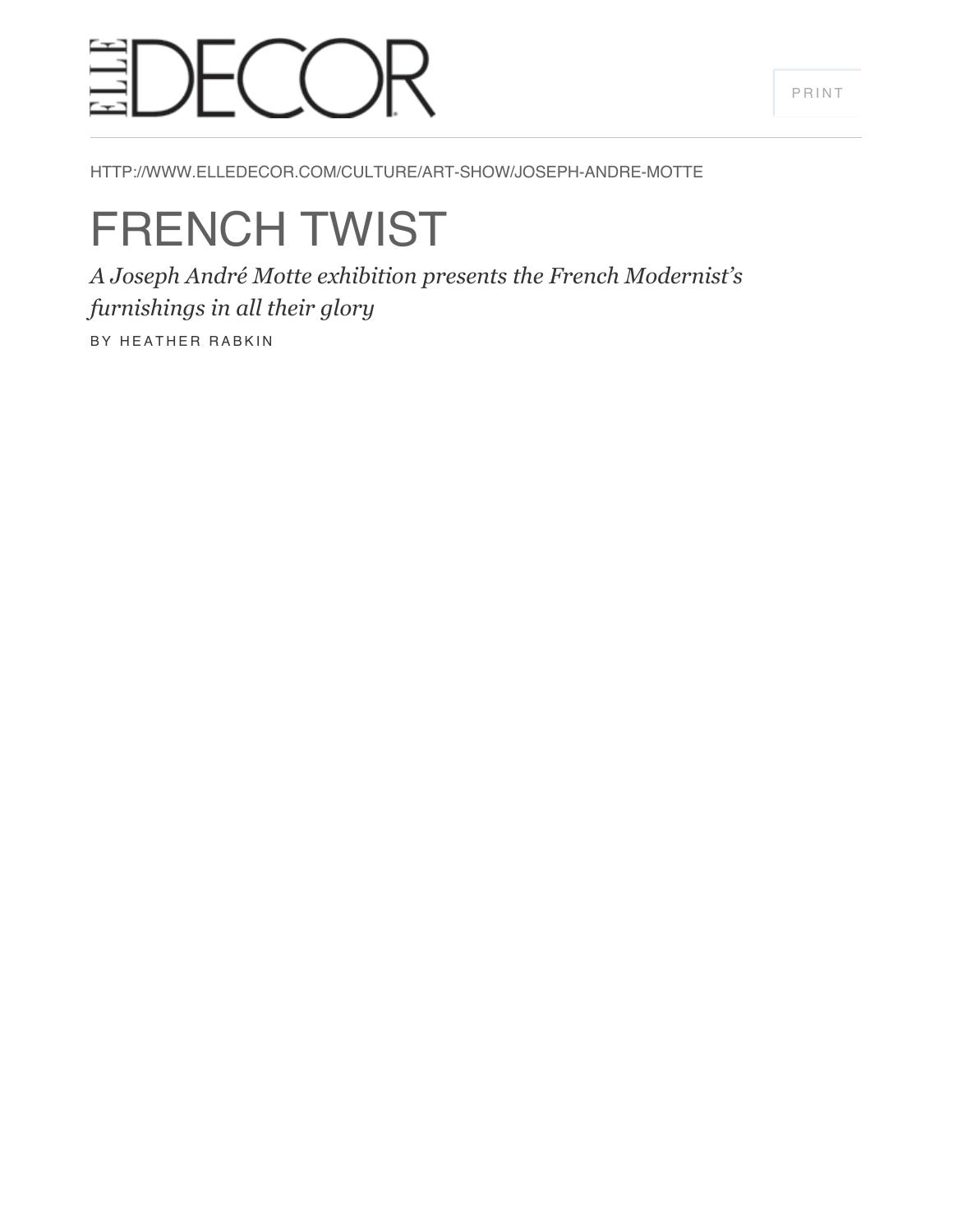

It is the rare designer who can make noteworthy works from rattan and plywood—not to mention Formica and plastic. French Modernist Joseph André Motte did just that as a young, postwar designer, making use of mass production and affordable materials to wondrous effects. In his first solo exhibition in the United States, Demisch Danant gallery highlights Motte's versatility by presenting his work in two environments. In the first section, above left, his pieces from the 1940s and '50s, such as the sinuous rattan Sabre chair, illustrate his ability to

put a contemporary spin on traditional materials. In a second configuration, below left, the shapes are still modern but now the materials are too—opaline glass side tables, a vinyl bed, and a lacquered wood coffee table hold court. While the exhibition offers a fascinating glimpse into the past, gallery-goers will note that Motte's furnishings would look equally at home in 21<sup>st</sup>-century interiors.

Click through the slideshow to see some of Motte's classic furniture.

*"Joseph André Motte: The Art of Living," Demisch Danant gallery, through February 9, 2013; [demischdanant.com](http://www.demischdanant.com/exhibitions-and-events/2012-11-08_joseph-andr-motte-the-art-of-living/).*

Photo Credit: Courtesy of [Demisch Danant](http://www.demischdanant.com/exhibitions-and-events/2012-11-08_joseph-andr-motte-the-art-of-living/)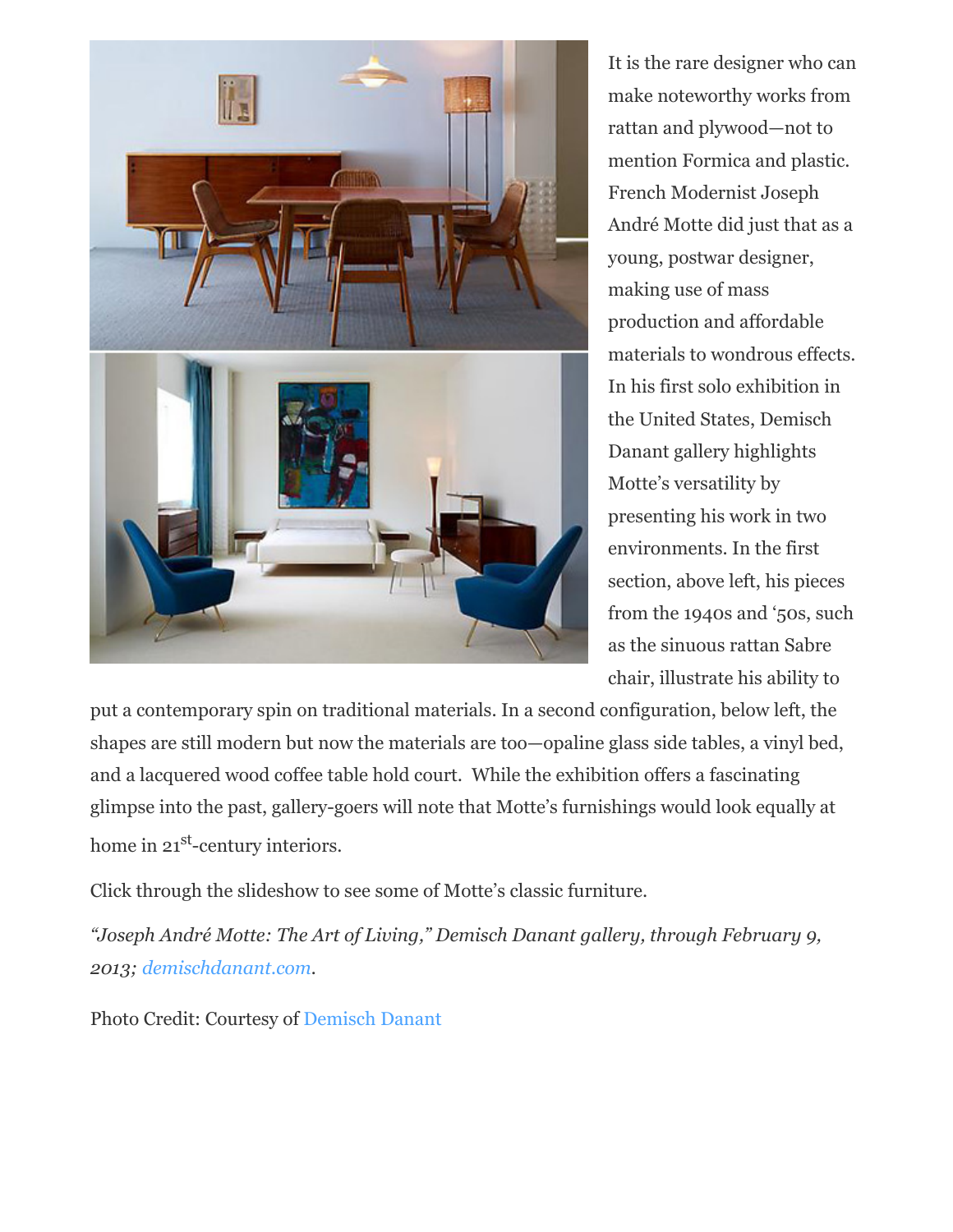

### PAIR OF TRIPOD **CHAIRS**

Rattan, 1949



DAYBED

Ash, 1954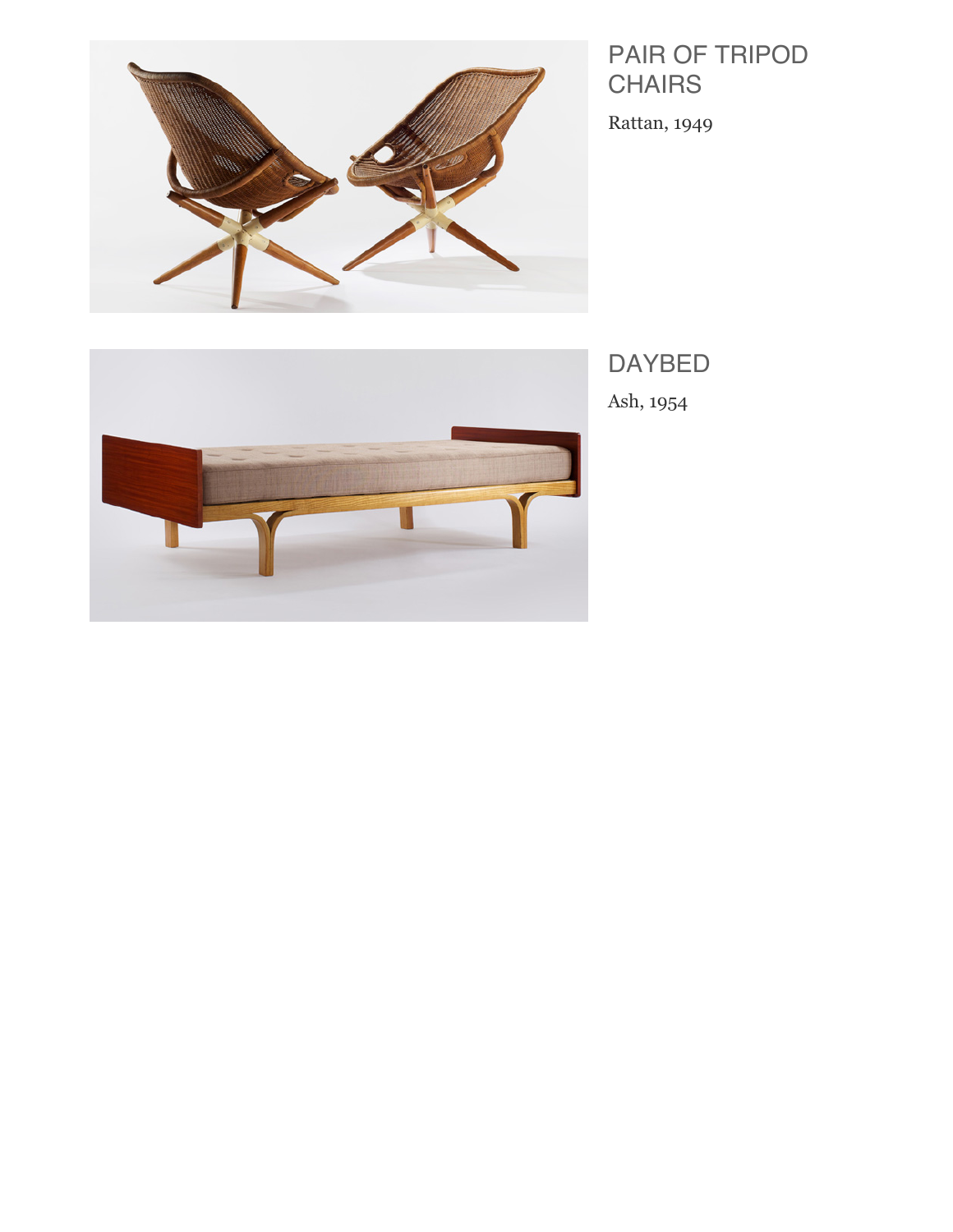

Plexiglas and brass, 1958





LIGHT TABLE lacquered wood and glass, 1959